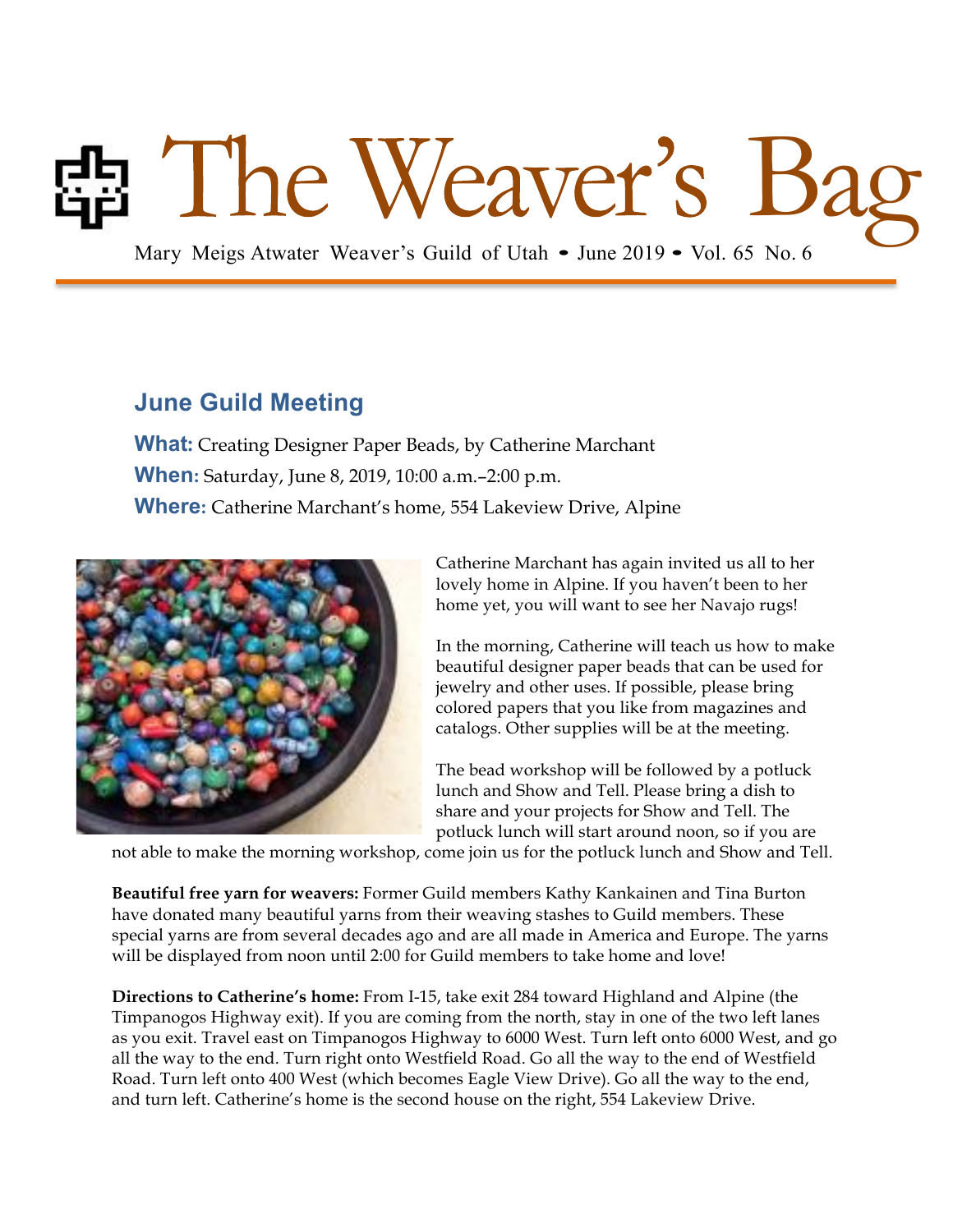# **President's Message**

I cannot imagine my life without the Mary Atwater Weaver's Guild. I have been a member for many years, and I become increasingly aware of how blessed I am to be a member of the Guild.

I feel that Mary Atwater would be proud of what our Guild is now. There is such good feeling among Guild members and such generous sharing of information and ideas. The Guild as an institution and and as individual members do many things to share weaving with the public. And there is so much wonderful weaving being done! I know that these things were very important to her.

I cannot thank all of you enough for all the generous ways in which you enrich one another's lives. You are kind and talented and wonderful, and I feel it is such a privilege to associate with each of you. I know that each of you also feel that you are much better artists, weavers, and individuals because of the association you have with the Guild.

I thank all of the members of the board who have worked very hard over the past two years to make this important organization run smoothly and well. I am proud of all of you, and I feel we truly are carrying on the legacy of the wonderful woman who set this organization in motion, trusting that people in the future would carry on the important work that meant so much to her. I thank you from the bottom of my heart! Much Love! *Susan Hainsworth*

# **Plan Now for Our September Meeting!**

**September 14 (Saturday):** For our September meeting, Guild member Shahar Boyayan has invited us to her workshop studio, where she will teach us how to make make felted chickadees!

We will also have a potluck lunch, Show and Tell, and time to visit and catch up on each other's summer activities.

Be sure to mark your calendar now so you can enjoy our time together in September! *Mimi Rodes*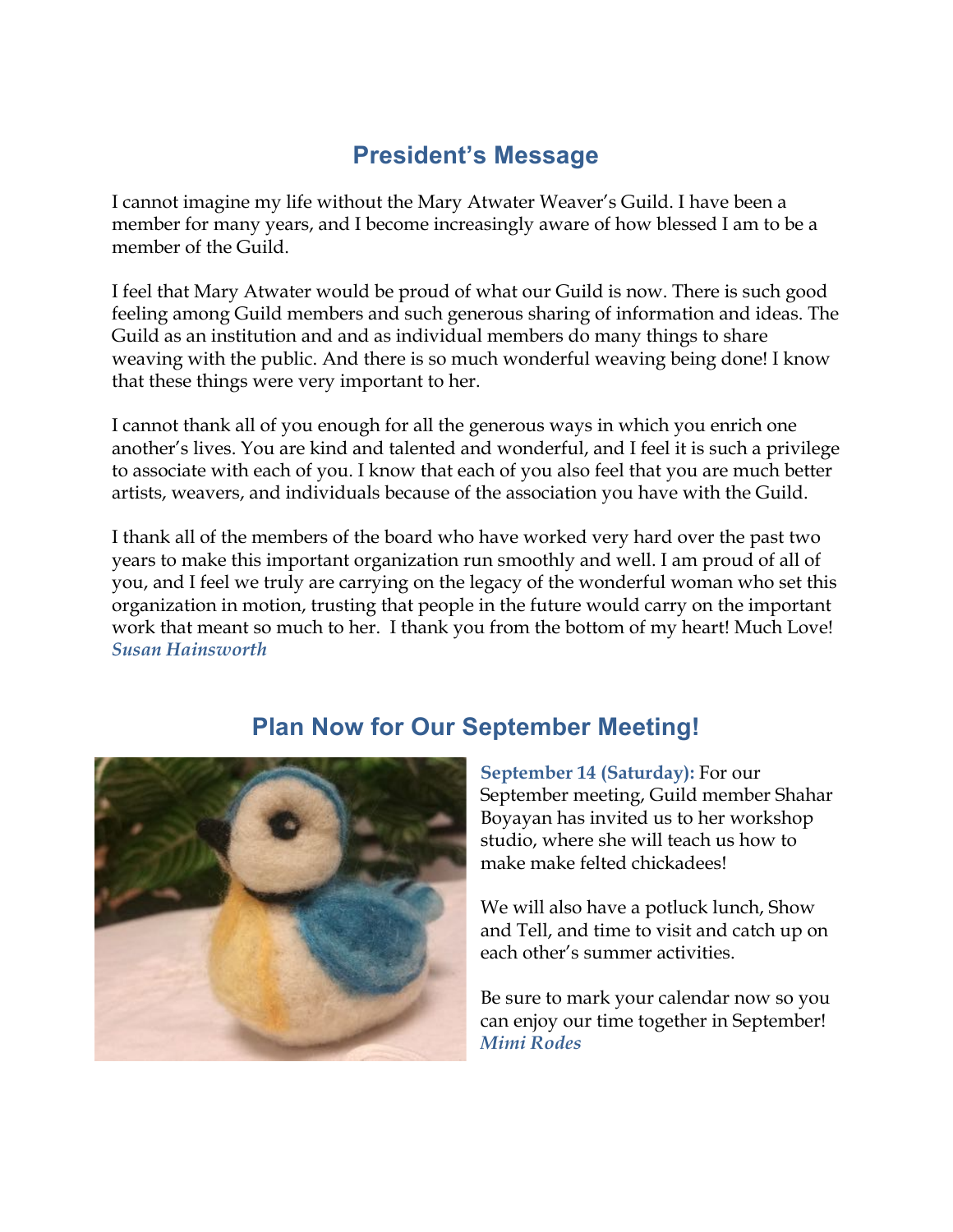### **Save The Dates! Sara Bixler Workshop**



**Understanding Color Relationships in Weaving** 

Sara Bixler, daughter of Tom Knisely and owner and instructor of Red Stone Glen Fiber Arts Center, is coming to Salt Lake to teach a fantastic three-day workshop. She will be teaching **"Shawls with Supplemental Warps."** The workshop will be held on October 10–12.

For learn more about Sara, check out her website at redstoneglen.com. Start planning now for this exciting opportunity, and watch for registration information coming out soon! (The image is just to show some of what Sara Bixler is doing. She teaches many different weaving workshops.) *Ann McKane, workshop chair*

### **May Meeting: The Guild Challenge Reveal, Color and Weave**

**Show and Tell** Ë As usual, the Guild members brought many beautiful things to see. **Jeanette Tregeagle** brought her wrap woven in a broken twill, with an asymmetrical color stripe, unusual for her. **Susan Hainsworth** introduced her guest, Lisa, who saw Susan's loom at her house and is ready to become a weaver. **Juliette Lanvers** brought her John Hess piece, purchased at a show of his work. She also brought a Saori warp of fine wool woven with various wefts, linen, cotton, and slub cotton. **Kathryn Jonker** brought a DI basket that Ann McKane identified as probably African and a blanket done in zoom loom squares. Susan Hainsworth brought a chenille rug she recently finished that includes Levis selvedges. **Mimi Rodes** brought woven grass mats from her recent trip to Vietnam, and samples from the Surface Design Guild on Shibori dyeing. **Carol Fults** brought a bag made of handwoven fabric with a zipper, done in a class taught by Juliette. **Juliette Lanvers** will teach the class if there is interest. And Carol brought her samples from the Tom Knisely krokbragd class. She wet-finished them and had 10% shrinkage. **Judie Eatough** brought kitchen towels purchased on her recent trip to New Zealand. Woven by Operation Kitchen Towel, they were done in vibrant colors. Judie also mentioned a handwoven baby blanket, finished in double bias binding done in quilting fabrics. I saw a photo and they were quite beautiful.

**The Business Meeting** Ë Susan Hainsworth thanked everyone, especially Jeanette Tregeagle, who worked on the Guild show. It was so successful that the Utah Cultural Celebration Center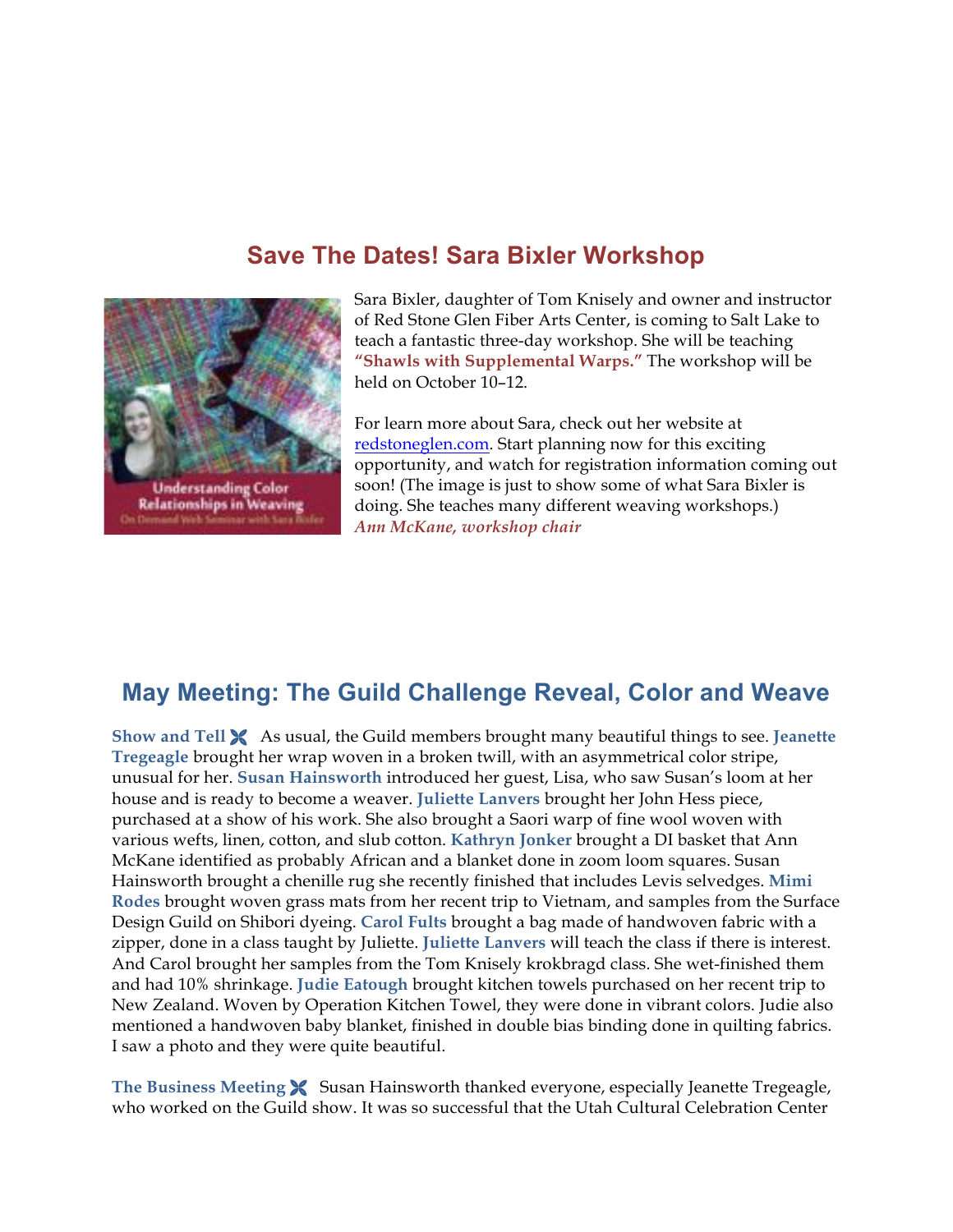already has it on the calendar for 2021. Susan presented the slate of officers for the 2019–2020 Guild year: Sonya Campana, President; Jo Stolhand and Jeanette Tregeagle, Co-Vice Presidents; Ping Chang, Membership Secretary; Sara Lee Neill, Treasurer; and Mimi Rodes, Grants Officer. Charlene Lind moved to accept the slate, and Sonya seconded. Congratulations to our new officers! Judie Eatough offered to teach a computer drafting workshop to be held at her house. Email Judie to let her know your interest. Judie will post this on the Guild email list. Jeanette made a special request for input on next year's Guild programs. If you have a topic you are interested in, let her know. The June meeting will be at Catherine Marchant's house, with a potluck lunch, and Catherine will teach us how to make paper beads. The Guild Sale will be held November 15–16. Plan to weave some pieces for it.



.

The Challenge Reveal **X** The Guild Challenge this year was coordinated by Juliette Lanvers, who started off the reveal with a slide show of some examples, including those from Erica de Reuter's three-shaft book and the log cabin pillow in Jennifer Moore's book on doubleweave. Carol Fults showed her log cabin weave, done in chenille yarn. The log cabin weave turned out to be the most popular weave structure of the challenge. Carol went into detail on how the result of the woven cloth changed with odd or even numbers in each

threading block, where the darker thread ended up in the block. Sam Kievit had a log cabin scarf done on a rigid heddle loom. It included a boucle yarn and the colors had high contrast. Catherine Marchant also had a log cabin examples done in even threaded blocks. Susan brought placemats from Karna Petuskey and showed a pinwheel scarf woven by Jeanette. Leslie Sieburth brought her award-winning ikat-warp piece, woven in an 8-shaft point twill. She dyed the warp using ikat tape. Sonya Campana also had a log cabin scarf.

After the reveal, Mimi talked about the weavers she saw on her Vietnam trip. They are the Montagnards, who weave with backstrap looms and a two-shaft loom with weights operated as a drawloom. They weave fabric for vests, typically worn by the men of the region. The fabrics they weave with these simple tools were beautiful.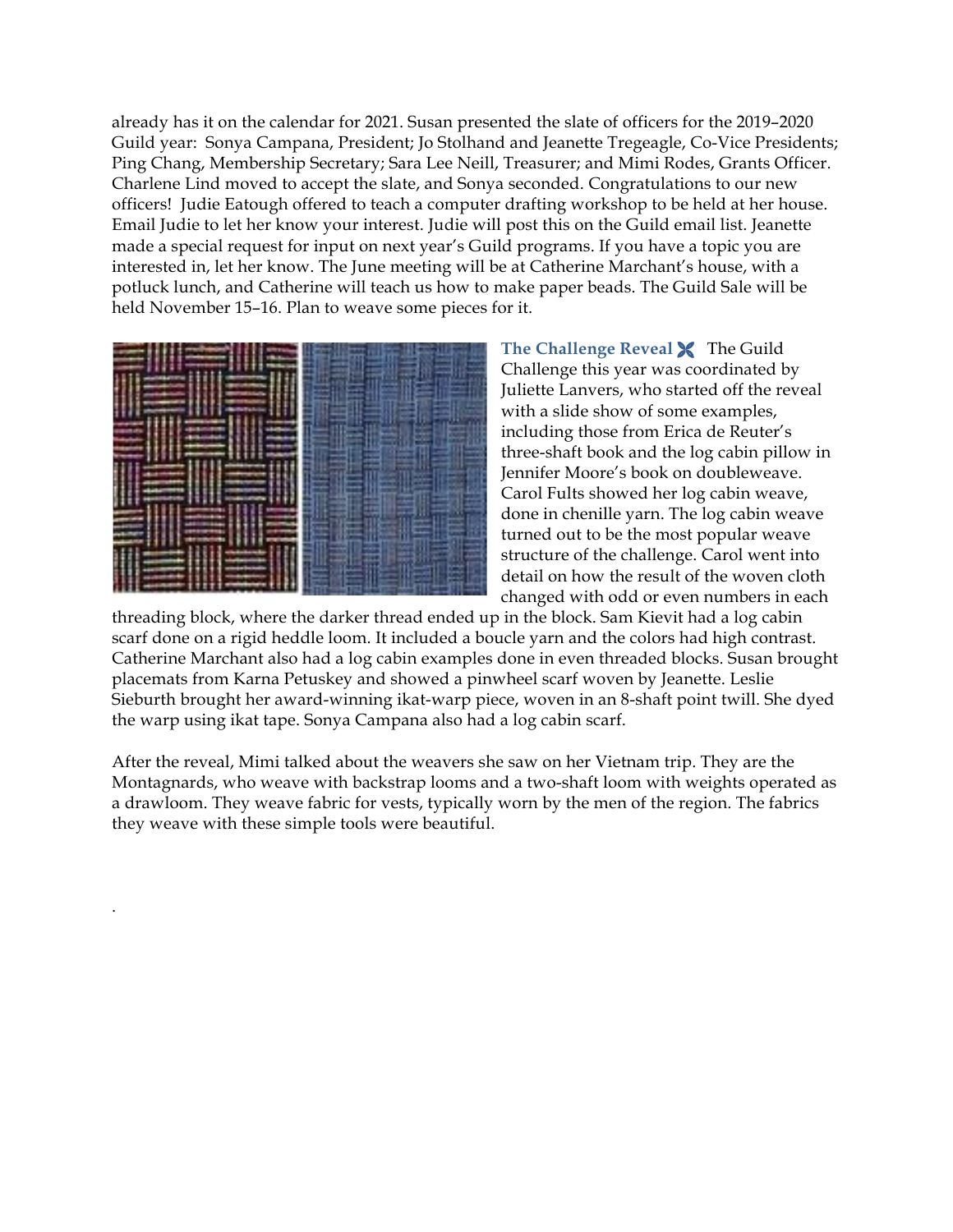# **Recent Additions to Our Guild Library**

Dear Weaver Readers,

Our library is such a wonderful resource!! I would like to encourage the Guild as a whole to consider checking out materials from the library when you are considering a future project. We also have a collection of equipment available to rent.

We have titles that list a myriad of weaving topics. There are to be found discussions of historical impact, cultural viewpoints, structural designs, and other fiber-art related literature. We also have a growing collection of DVDs to take a virtual path if you wish.

Below I have an incomplete list of recent books added to the library. Some of theses titles have been donated by generous Guild members!

*Designing Woven Fabric,* Janet Phillips *The Weaving Book,* Helene Bress *Weaving with Echo and Iris,* Marian Stubenitsky *Clothing from the Hands That Weave,* Anita Luvera Meyer *Weaving Iridescence,* Bobbie Irwin *Saori: Self Innovation through Free Weaving,* Kenzo Jo T*ablet Woven Accents for Designer Fabrics: Contemporary Uses for Ancient Techniques,* Inge Dam *The Handweaver's Pattern Directory,* Anne Dixon *Andean Sling Braids,* Rodrick Owen *Old Swedish Weaving from North to South,* Doris Wiklund *Easy Weaving with Supplemental Warps,* Deb Essen *An Exaltation of Blocks,* Rosalie Nielsen

Go to the MMAWG website (under "Resources") for the complete list of books, VHSs, DVDs, old workshop handouts, eclectic antique magazine and book collection!!

Give me a call or shoot me an email and I will get what you want to you at a meeting, or you can pick it up from my home.

Sonya Campana MMAWG Librarian 801-707-8356 sonyaccampana@gmail.com

# **Intermountain Weavers Conference**

The next Intermountain Weavers Conference (IWC) will be held July 25–28, 2019 at Fort Lewis College in Durango, Colorado. To be notified of the latest information about the conference, become a member of IWC by going to intermountainweavers.org.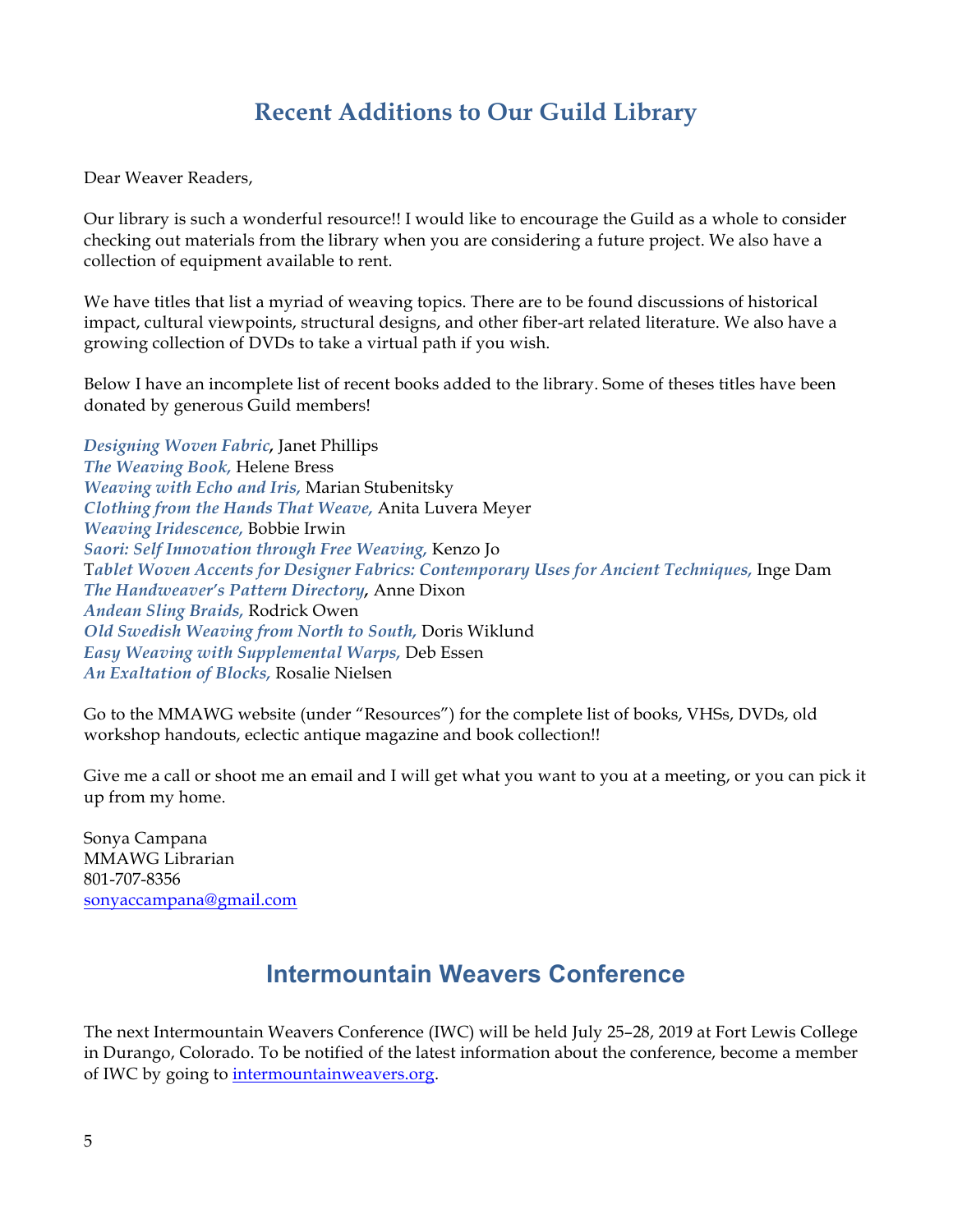### **Shuttle-Craft Bulletins: Weaving Pillow Covers**

In September 1932, the eighth year of the Shuttle-Craft Guild, Mary Meigs Atwater wrote about weaving fabrics for pillows. She noted that we do not make enough of them. Of the three elements weavers consider in their work texture, color, and design—Mary considered texture to be of highest importance in weaving pillows. She thought that if they do not have a pleasing texture against one's cheek or bare arm, color and design really do not matter.

For this reason, she was against using wool—recommending linen, cotton, silks, and rayon yarns instead. The fabric should be light, firm, and smooth, and so she ruled out overshot patterns with long floats. The woven design should be on both sides, not just the front, and she suggested a size of 20" square. Elaborate finishes are not needed, though if desired, she recommended an ornamental braid or cardwoven border at the seams and wrote that it was hardly necessary to say that fringes were out of favor!

She gave 11 drafts for pillow fabric in Overshot, Summer and Winter, and Crackle. For the last structure, she included the top portion of a screen panel design from her *Recipe Book* that has the appearance of a geometric sunflower—very attractive (Series VII, number 1), and a new design written for this Bulletin, with 6 treadling variations. This last draft has a striking geometric pattern and would make a very interesting set if all treadlings were used. She recommended a variety of color combinations. Most all of the drafts were for 600+ warp ends, and a sett of 30 epi is suggested for the 20" pillow. So the warp is assumed to be a finer material. Most of the drafts could adjusted to the yarn weight and pillow size desired—weaver's choice. She wrote that the last draft offered could also be used for rugs to complement the pillows.

In the Nov/Dec 2015 issue of *Handwoven* magazine, Madelyn van der Hoogt and Suzie Liles mentioned a project to weave 11 pillows on one warp. It includes overshot, boundweave, lace, honeycomb, petit point, and more and can be woven with 4 shafts. Check out these pillows at this link: interweave.com/article/weaving/weave-eleven-pillows-on-one-warp/

And, weave up some pillows!

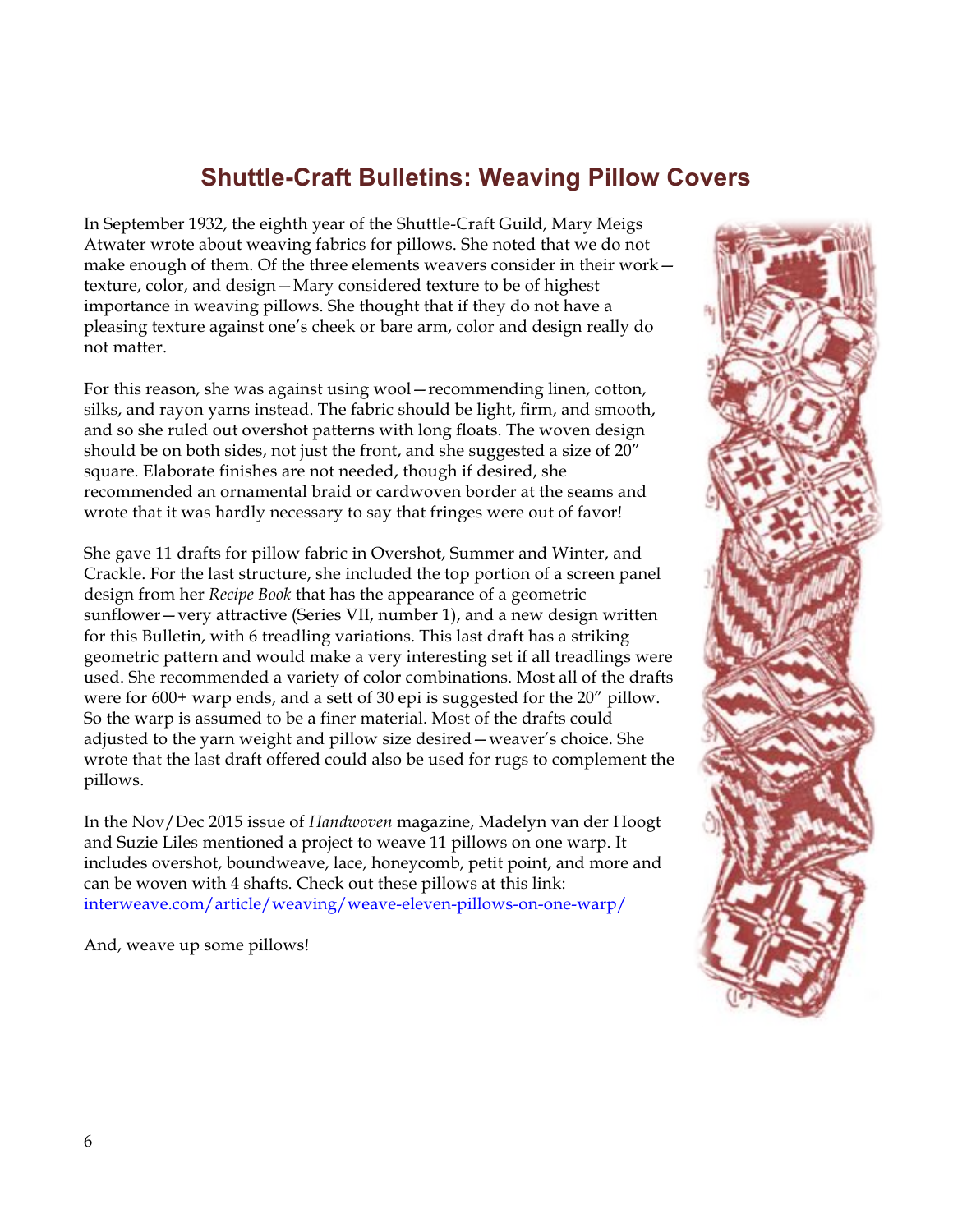# **The Shuttle-Craft Bulletin Study Group**



The next meeting of the Shuttle–Craft Bulletin Study group will be held on June 20, starting at 7:00 p.m. The meeting will be held at Sam's house, and the topic of discussion will be weaving upholstery fabrics. If you are interested in joining the discussion, let Maureen Wilson (maureenmwilson@yahoo.com) know.

The Shuttle-Craft Bulletins study group meets to discuss Mary Atwater's work from the Shuttle-Craft Bulletins. This is a very informal group, if you have not participated, try a meeting and see if you want to join. The meetings usually start with a reading from Mary Meigs Atwater's biography.

The topics, Bulletins, and tentative schedule for the Guild year are listed below:

| Topic                   | <b>Bulletins</b>           | <b>Meeting Date</b> |
|-------------------------|----------------------------|---------------------|
| Upholstery              | November 1926, March 1928  | June 20, 2019       |
| Coverlets, Pennsylvania | January 1928, January 1929 | August 2019         |
| museum                  |                            |                     |